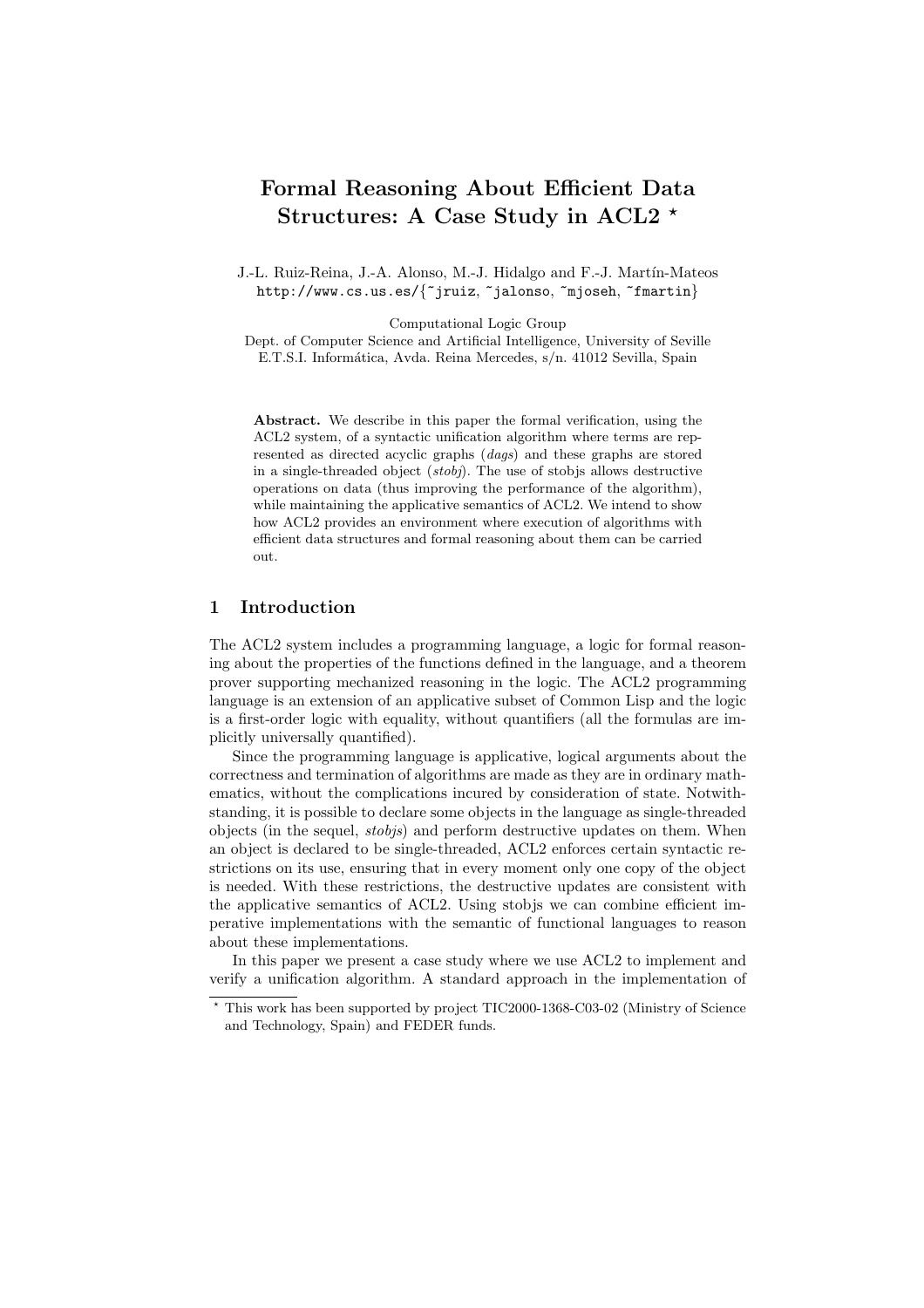unification is to represent terms as directed acyclic graphs  $(dags \text{ in the following}),$ allowing some amount of structure sharing; in this way, it is not needed to build new terms during the unification process, but merely update (destructively) the graph, thus improving the performance of the algorithm. In our implementation, the dags will be stored using a stobj.

To achieve the formal proof, we follow the well-known methodology of compositional reasoning. As a first step, we reason about unification at a very abstract level, without entering in details related to the control of the algorithm or the data structures used. By stepwise-refinement, we finally obtain the proof of the desired properties of our concrete unification algorithm.

Another interesting point in this case study is the use of a new feature in ACL2 (the mbe feature) that associates an "executable body" with a (possibly different) "logical body". This association will be allowed by the system after proving that on the intended domain of the function, the executable body and the logical body are equal. We describe this new feature of ACL2, and explain how it can be used to improve the execution efficiency of the verified unification algorithm.

Although we will not give an introduction to ACL2, we will comment the relevant questions in passing, when needed. An excellent introduction to ACL2 is [5]. A detailed description of the system can be found in the manual, available in [6]. We will assume the reader familiar with Common Lisp. Due to the lack of space, we will not give here details about the proofs obtained and some function definitions will be omitted. We urge the interested reader to consult [11], where the complete development (with a detailed description) is available.

## 2 Dag unification

We briefly review some basic concepts about (syntactic) unification, a fundamental process upon which many methods of automated deduction are based. A complete description of the theory of unification can be found in [2].

An equation is a pair of first-order terms, denoted as  $t_1 \approx t_2$ , and a system of equations is a finite set of equations. A substitution  $\sigma$  is a solution of  $t_1 \approx t_2$ if  $\sigma(t_1) = \sigma(t_2)$  and it is a solution of a system of equations S if it is a solution of every equation in S. Given two substitutions  $\sigma$  and  $\delta$ , we say that  $\sigma$  is more general than  $\delta$  if there exists a substitution  $\gamma$  such that  $\delta = \gamma \circ \sigma$ , where  $\circ$  denotes functional composition. We say that a solution of  $S$  is a most general solution if it is more general than any other solution of  $S$ . Two terms  $t_1$  and  $t_2$  are unifiable if there exists a solution (called *unifier*) of the system  $\{t_1 \approx t_2\}$ . A most general unifier (mgu in the sequel) of  $t_1$  and  $t_2$  is a most general solution of that system. A unification algorithm is an algorithm that decides whether two given terms are unifiable, and in that case it returns a most general unifier.

Essentially, the unification algorithm we have implemented is based on the relation  $\Rightarrow_u$  given by the set of transformation rules presented in Figure 1 (known as the Martelli-Montanari transformation system). This system acts on pairs of systems of equations of the form  $S;U$ . Intuitively, the system S can be seen as a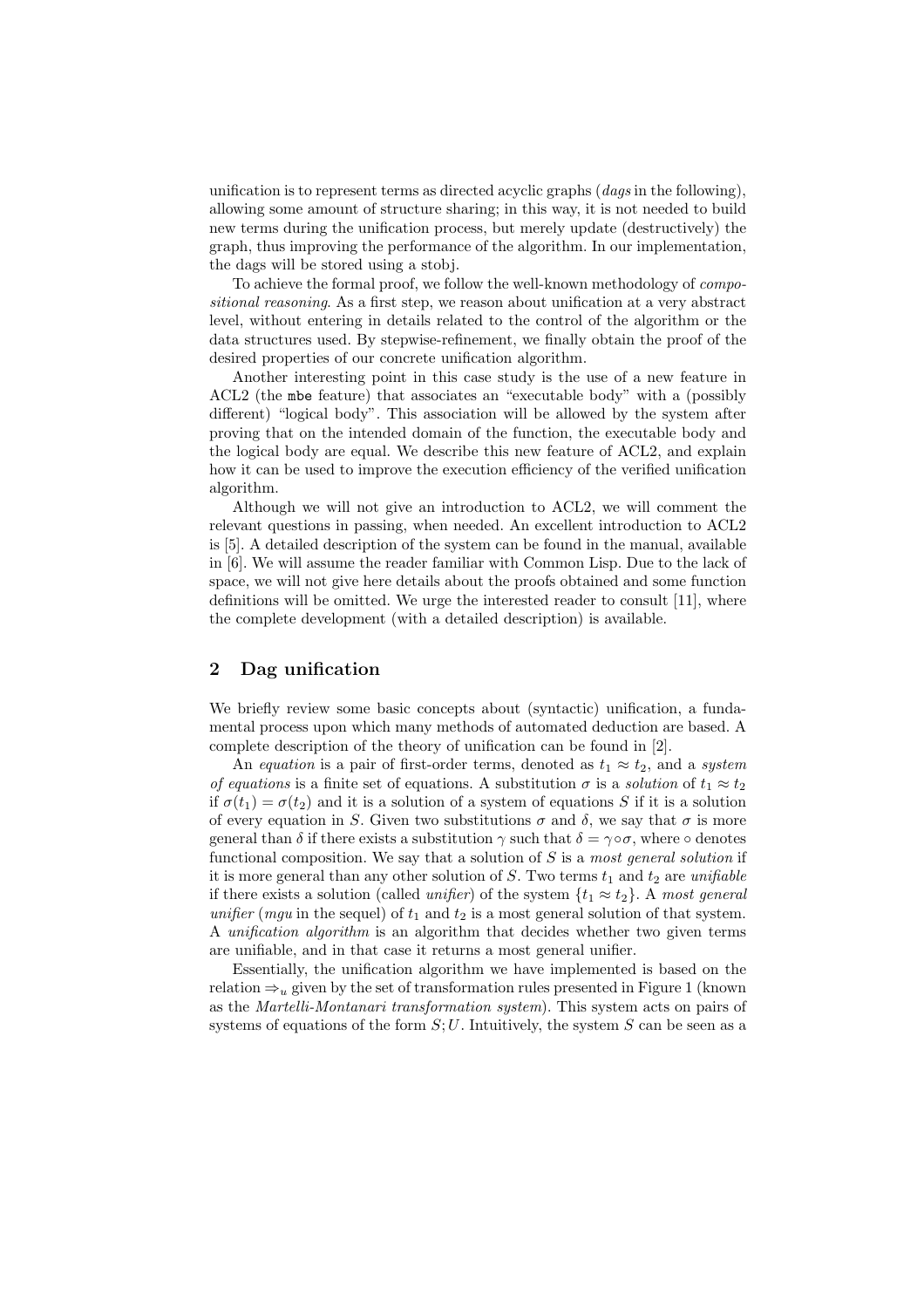| $\vert$ Delete: | $\{t \approx t\} \cup R: U \Rightarrow_u R: U$                                                                                 |
|-----------------|--------------------------------------------------------------------------------------------------------------------------------|
|                 | <b>Occur-check:</b> $\{x \approx t\} \cup R; U \Rightarrow_u \bot$ if $x \in V(t)$ and $x \neq t$                              |
|                 | <b>Eliminate:</b> $\{x \approx t\} \cup R; U \Rightarrow_u \theta(R); \{x \approx t\} \cup \theta(U)$                          |
|                 | if $x \in X$ , $x \notin V(t)$ and $\theta = \{x \mapsto t\}$                                                                  |
|                 | <b>Decompose:</b> $\{f(s_1,,s_n) \approx f(t_1,,t_n)\} \cup R; U \Rightarrow_u \{s_1 \approx t_1,,s_n \approx t_n\} \cup R; U$ |
| $\vert$ Clash:  | $\{f(s_1,,s_n) \approx g(t_1,,t_m)\}\cup R; U \Rightarrow_u \bot \text{ if } n \neq m \text{ or } f \neq g$                    |
| $\mid$ Orient:  | $\{t \approx x\} \cup R; U \Rightarrow_u \{x \approx t\} \cup R; U$ if $x \in X, t \notin X$                                   |

Fig. 1. Martelli–Montanari transformation system

set of pairs of terms to be unified, and the system  $U$  as a (partially) computed unifier<sup>1</sup> (we say that the pair S; U is a unification problem). The symbol  $\perp$ represents unification failure. Starting with the pair of systems  $S; \emptyset$ , these rules can be (non-deterministically) applied iteratively, until either a pair of systems of the form  $\emptyset$ ; U or  $\perp$  is obtained. It can be proved that this process must terminate and that S has a solution if and only if  $\perp$  is not derived; in that case U is a most general solution of S. Thus, a unification algorithm can be designed choosing an strategy to apply the rules, starting with the pair of systems  $\{t_1 \approx t_2\}$ ;  $\emptyset$ , where  $t_1$  and  $t_2$  are two given input terms.

In [10] we had defined and verified a unification algorithm based on this set of transformation rules, as part of an ACL2 library with formal proofs of the lattice-theoretic properties of first-order terms. In that library, terms are represented in prefix notation, using lists (except variables, which are represented by atomic objects). For example, the term  $f(x, g(y), h(x))$  is represented by the list  $(f \times (g \ y)$  (h x)). Substitutions are represented as association lists, and systems of equations as lists of dotted pairs of terms. In the sequel, this representation of terms and substitutions in prefix form, using lists, will be referred to as prefix representation or prefix notation.

Using the prefix representation, a unification algorithm may be inefficient in some situations. Consider, for example, the following standard parameterized unification problem, which we will call  $U_n$ :

$$
p(x_n, \ldots, x_2, x_1) \approx p(f(x_{n-1}, x_{n-1}), \ldots, f(x_1, x_1), f(x_0, x_0))
$$

A mgu of this problem is  $\{x_1 \mapsto f(x_0, x_0), x_2 \mapsto f(f(x_0, x_0), f(x_0, x_0)), \ldots\},$ which maps each variable  $x_i$  to a complete binary tree of height i. This mgu can be obtained by repeatedly applying the **Eliminate** rule of  $\Rightarrow_u$ . If we use the prefix representation of terms, it will be necessary to reconstruct the instantiated system of equations, each time the rule is applied.

The standard approach to deal with this problem is to use *term dags* where variables are shared. For example, the following graph represents the equation

We will identify a system of equations of the form  $\{x_1 \approx t_1, \ldots, x_n \approx t_n\}$ , where the  $x_i$  are variables, with the substitution  $\{x_1 \mapsto t_1, \ldots, x_n \mapsto t_n\}$ . If none of the  $x_i$ appear in any of the  $t_j$ , we say that the system is in solved form. Note that every system in solved form is a mgu of itself.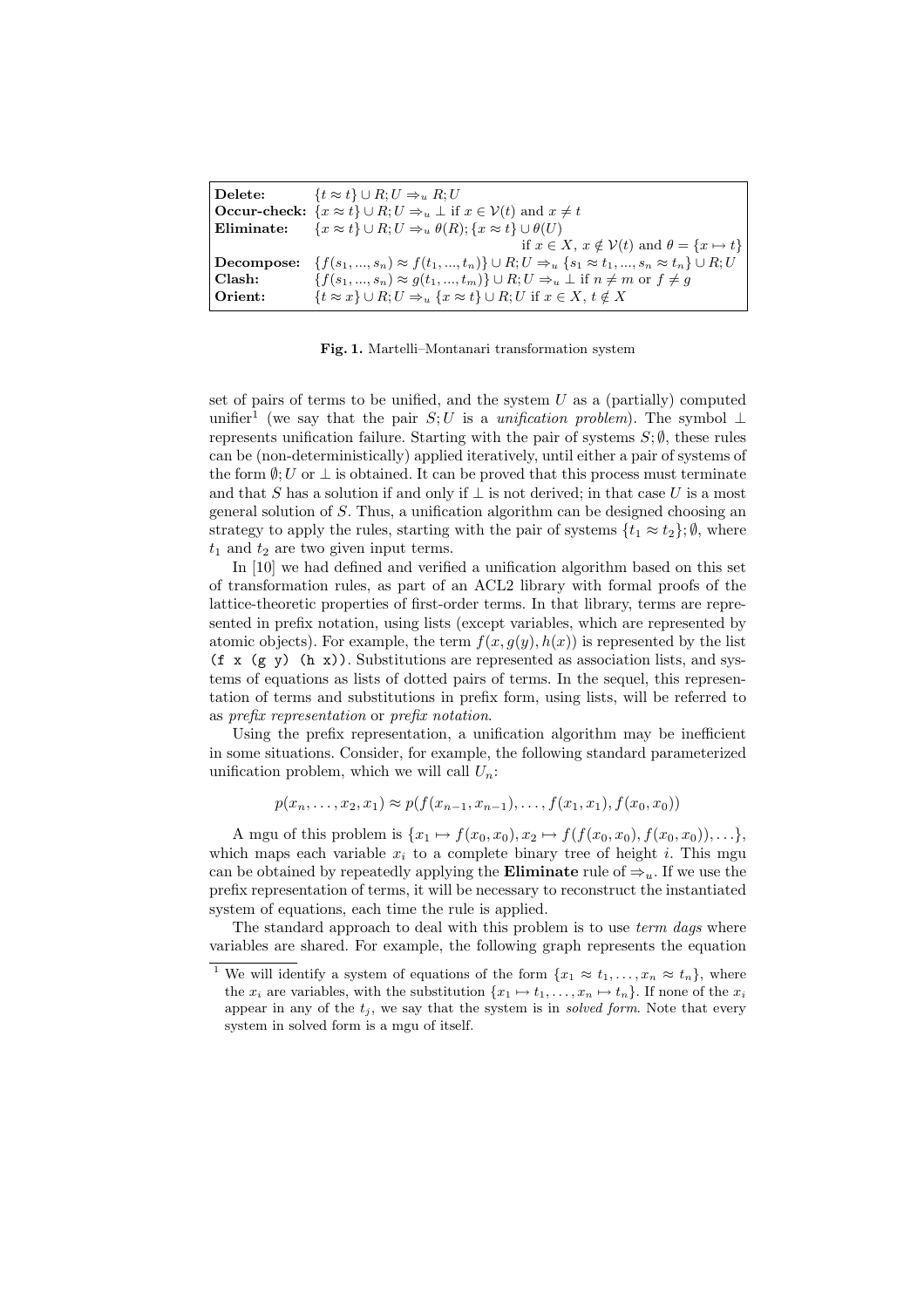$f(h(z), g(h(x), h(u))) \approx f(x, g(h(u), v))$ . Nodes are labeled with function and variable symbols, and outgoing edges connect every node with dags representing its immediate subterms. We can naturally identify the root node of a term dag with the whole term. Note also that there is a certain amount of *structure* sharing, at least for the repeated variables<sup>2</sup>:



To implement a unification algorithm with this term representation, the main idea is never to build new terms but only create pointers. In particular, the Eliminate rule can be implemented adding a pointer linking the variable with the term to which this variable is bound; in that way no reconstruction of the term is required in the application of a substitution. In the graph above, these pointers are represented by dashed arrows. The binding for a variable can be determined by following the pointers traversing the graph depth first, from left to right. In this case, the substitution represented is  $\{x \mapsto h(z), u \mapsto h(z), v \mapsto$  $h(h(z))$ , which is a mgu of  $f(h(z), g(h(x), h(u)))$  and  $f(x, g(h(u), v))$ .

# 3 An ACL2 implementation

The implementation described here is based on the Pascal implementation given in section 4.8 of [1]. The main difference is that instead of a record with pointers, we use a single-threaded object. This stobj is a structure called terms-dag with only one field: an array called dag (whose size can be modified dynamically). This array is used to store the unification problem in dag form:

```
(defstobj terms-dag
  (dag :type (array t (0)) :resizable t))
```
The effect of this ACL2 event is to introduce the stobj terms-dag and its associated recognizers, creator, accessors, updaters, and length and resize functions of the array field. In particular, given an index  $i$  (a natural number) corresponding to a cell of the dag array, the expressions (dagi  $i$  terms-dag) and (update-dagi i  $v$  terms-dag) access and update (with value  $v$ ) respectively the i-th cell of the dag array. These operations are done in constant time and the update is destructive. Nevertheless, from the logical point of view, the array can be thought as a list, with an applicative semantic (that is, as if in every update a

<sup>&</sup>lt;sup>2</sup> It should be remarked that this is simply one possible representation in which only variables are shared; this is not the most compact representation, but the one that serves as the basis of the verified unification algorithm.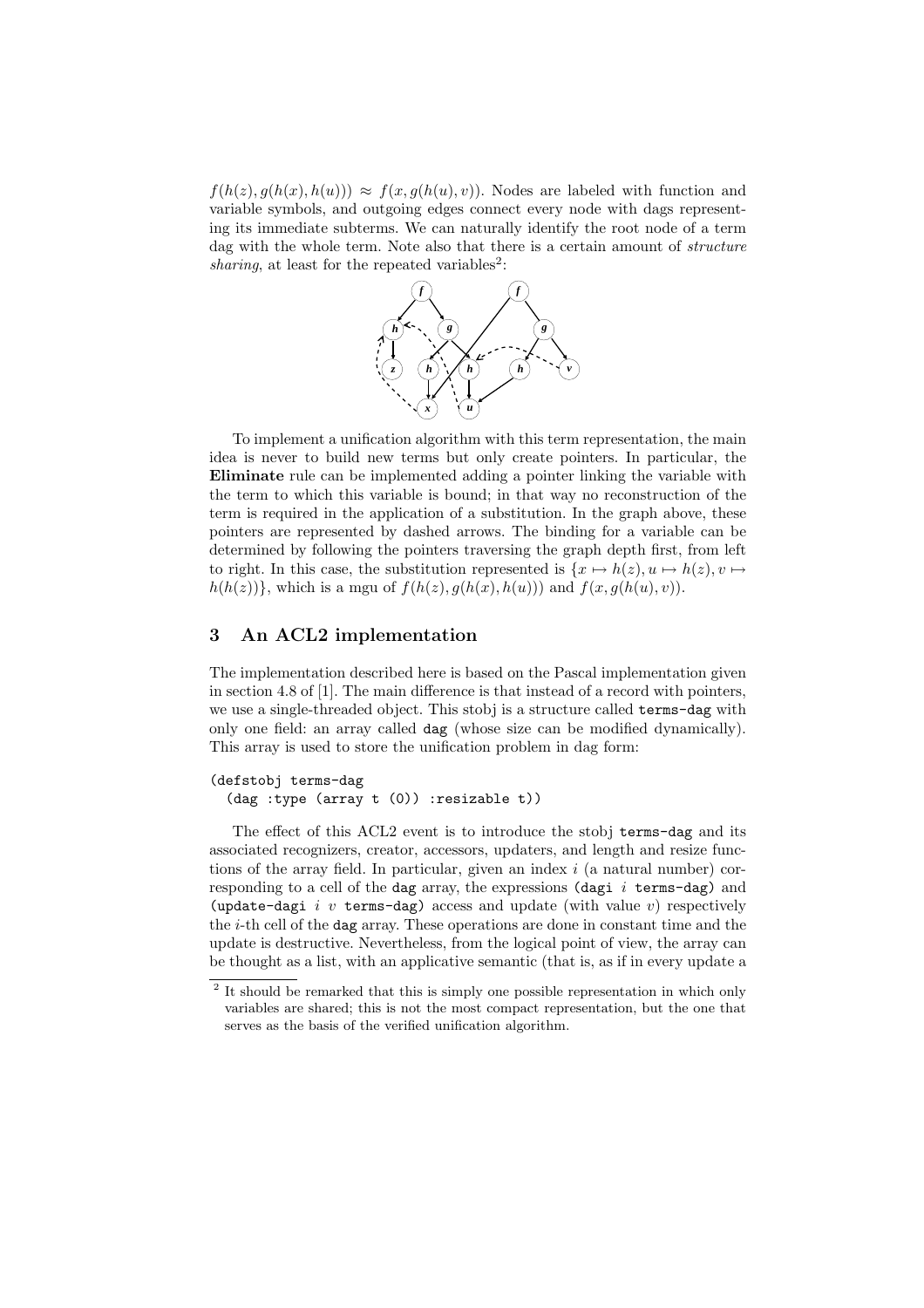new object were created) . This is possible due to the fact that in ACL2, the use of stobjs is syntactically restricted, ensuring that in every moment only one copy of the object is needed. Roughly speaking, these syntactic restrictions enforce that the only references to the stobj are done via its name (terms-dag, in this case). See [4, 6] for further information about *stobis* in ACL2 and the restrictions on its use.

Each node in the graph is represented by a cell in the dag array of the stobj. Thus, a node in the graph can be identified with an array index. Each cell stores the label and the successors of one node, in the following way:

- If node i represents an unbound variable x, then (dagi i terms-dag) contains a dotted pair of the form  $(x \cdot t)$ .
- If node i represents a bound variable, then  $(\text{dagi } i \text{ terms–dag})$  contains an index  $n$  pointing to the root node of the term to which the variable is bound.
- If node i is the root node of a non-variable term  $f(t_1, \ldots, t_n)$ , then (dagi i terms-dag) is a dotted pair of the form  $(f \cdot l)$ , where l is the list of the indices corresponding to the root nodes of  $t_1, \ldots, t_n$ .

In this way, we can store a unification problem using the terms-dag stobj. For example, if we store the term  $equ(f(h(z), g(h(x), h(u))), f(x, g(h(u), v)))$  the significant cells of the dag array are:

|  |  |  |  |  | $ (EQU \cdot (1\ 9)) (F \cdot (2\ 4)) (H \cdot (3)) (Z \cdot T) (G \cdot (5\ 7)) (H \cdot (6)) (X \cdot T) $ |  |  |  |
|--|--|--|--|--|--------------------------------------------------------------------------------------------------------------|--|--|--|
|  |  |  |  |  | $ (H. (8)) (U. T) (F. (10 11))  6  (G. (12 14)) (H. (13))  8  (V. T) $                                       |  |  |  |
|  |  |  |  |  |                                                                                                              |  |  |  |

We can naturally identify an array index with the term whose root node is stored in the corresponding array cell. Taking advantage of this idea, we can define a function (called dag-transform-mm-st, figure 2) that applies one step of the transformation relation  $\Rightarrow_u$  to a unification problem stored in terms-dag.

Let us precise about the behavior of dag-transform-mm-st. In addition to the stobj, this function receives as input a (non-empty) system of equations S to be unified and a partially computed substitution U. The key point here is that S and U *only contain indices* pointing to the terms stored in terms-dag. In particular, S is a list of pairs of indices, and U is a list of pairs of the form  $(x \cdot n)$  where x is a variable symbol and n is the index of the node for which the variable is bound (we say that S is an *indices system* and U an *indices* substitution). Depending on the pair of terms pointed to by the first equation of  $S^3$ , one of the rules of  $\Rightarrow_u$  is applied. The function returns a multivalue with the following components, obtained as a result of the application of one step of transformation: the resulting indices system of equations to be solved, the resulting indices substitution, a boolean (if  $\perp$  is obtained, this value is nil) and

<sup>&</sup>lt;sup>3</sup> Note that the indices of the selected equation are *dereferenced* using the function dag-deref-st, which follows a chain of instantiations until it reaches an unbound variable or non-variable node.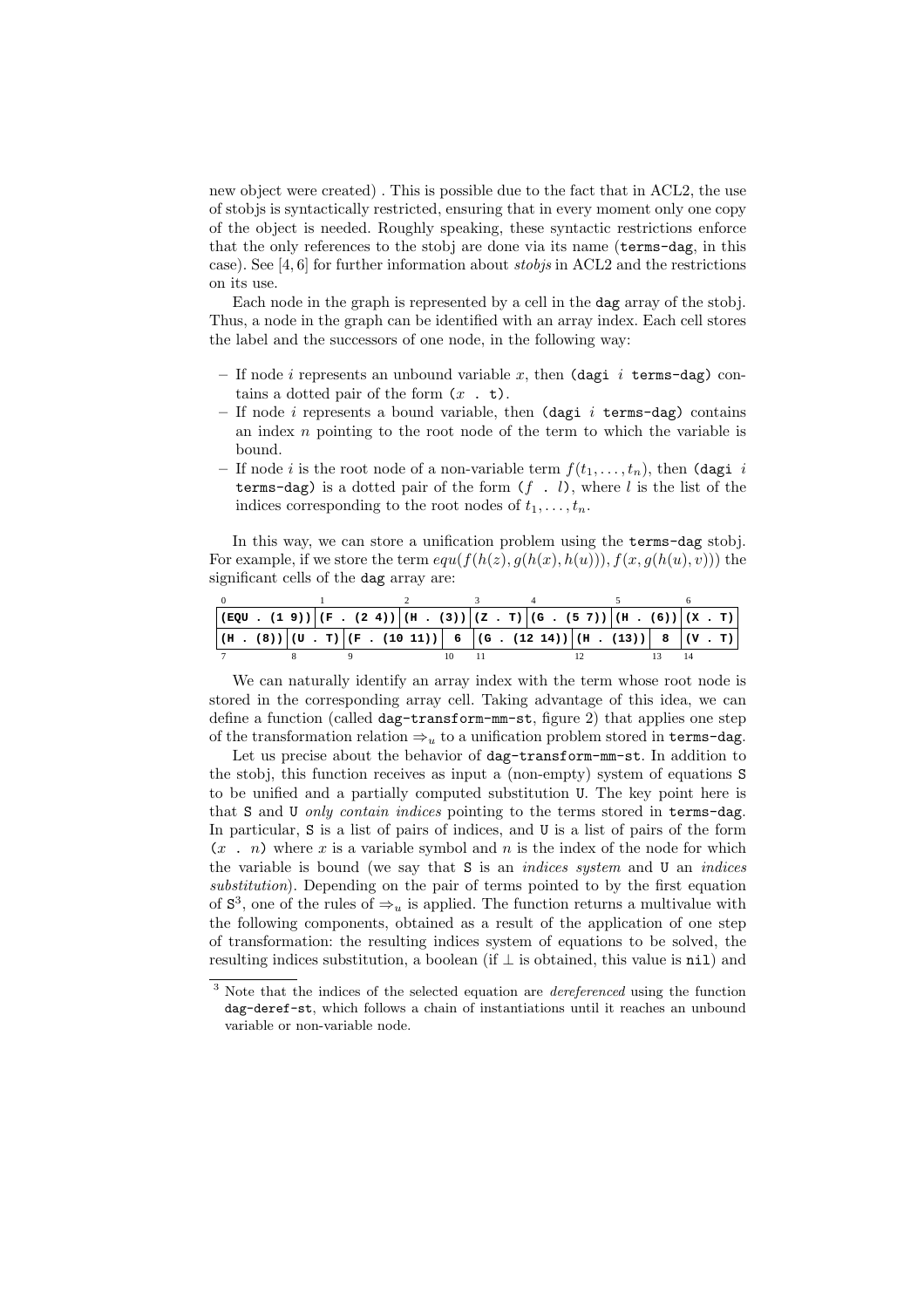```
(defun dag-transform-mm-st (S U terms-dag)
  (declare (xargs :stobjs terms-dag))
  (let* ((ecu (car S))
         (t1 (dag-deref-st (car ecu) terms-dag))
         (t2 (dag-deref-st (cdr ecu) terms-dag))
         (R (cdr S))
         (p1 (dagi t1 terms-dag))
         (p2 (dagi t2 terms-dag)))
    (cond
     ((= t1 t2) (mv R U t terms-dag))
     ((dag-variable-p p1)
      (if (occur-check-st t t1 t2 terms-dag)
          (mv nil nil nil terms-dag)
       (let ((terms-dag (update-dagi t1 t2 terms-dag)))
        (mv R (cons (cons (dag-symbol p1) t2) U) t terms-dag))))
     ((dag-variable-p p2)
      (mv (cons (cons t2 t1) R) U t terms-dag))
     ((not (eql (dag-symbol p1)
                (dag-symbol p2)))
      (mv nil nil nil terms-dag))
     (t (mv-let (pair-args bool)
                (pair-args (dag-args p1) (dag-args p2))
                (if bool
                    (mv (append pair-args R) U t terms-dag)
                  (mv nil nil nil terms-dag)))))))
```
Fig. 2. One step of transformation

the stobj terms-dag. Note that only when Eliminate is applied, the stobj is updated, causing the corresponding variable to point to the corresponding term.

With dag-transform-mm-st as its main component, we can define the unification algorithm. In short, this function, called dag-mgu, receives as input two terms in prefix form; after storing these terms as directed acyclic graphs in the stobj (previously resizing the dag array properly), it iteratively applies the function dag-transform-mm-st until either non-unifiability is detected or there are no more equations to be solved. In this last case, the returned substitution (in prefix form) is built from the final contents of dag, following the pointers of the instantiated variables. The following are two examples obtained with dag-mgu. Note that the function returns two values: the first one is a boolean indicating whether the terms are unifiable or not, and, in case of unifiability, the second is the mgu.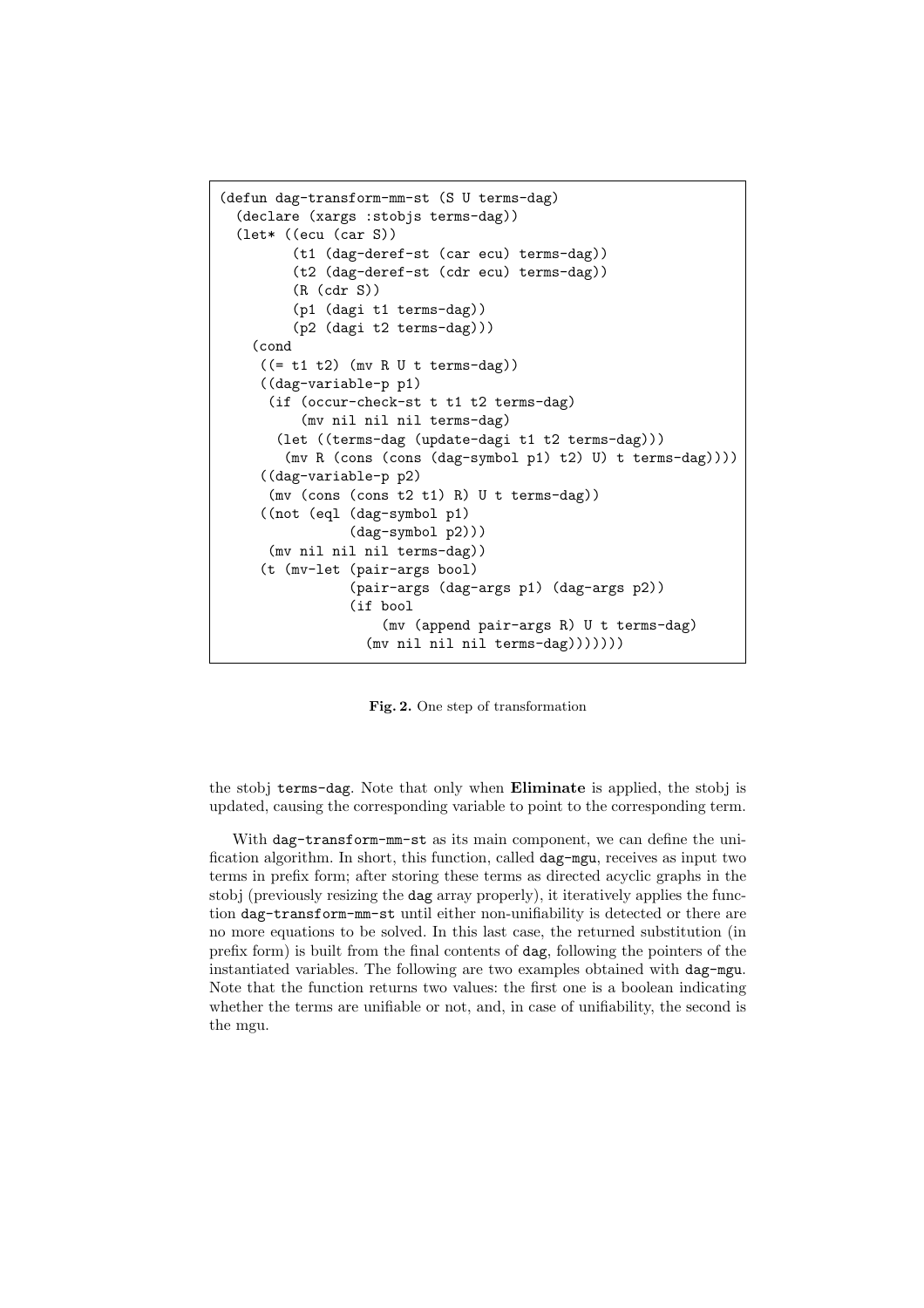```
ACL2 !>(dag-mgu '(f (h z) (g (h x) (h u))) '(f x (g (h u) v)))(T ((V . (H (H Z))) (U . (H Z)) (X . (H Z))))ACL2 !>(\text{dag-mgu } '(f y x) '(f (k x) y))(NIL NIL)
```
It is worth pointing out that the syntactic requirements needed to ensure the single-threadedness of the ACL2 functions that use stobjs are naturally met in this algorithm. See [11] for the definitions of all the auxiliary functions used. Since the ACL2 language is a subset of Common Lisp (and we have verified guards<sup>4</sup>), the defined algorithm can be compiled and executed in every compliant Common Lisp, with the appropriate ACL2 files loaded.

# 4 The formal properties of the unification algorithm

Once defined the function dag-mgu, we use the ACL2 logic and its theorem prover to formally establish that it computes the most general unifier of two terms if and only if the terms are unifiable:

```
(defthm dag-mgu-completeness
  (implies (and (term-p t1) (term-p t2)
                (equal (instance t1 sigma) (instance t2 sigma)))
           (first (dag-mgu t1 t2))))
(defthm dag-mgu-soundness
  (implies (and (term-p t1) (term-p t2)
                (first (dag-mgu t1 t2)))
           (equal (instance t1 (second (dag-mgu t1 t2)))
                  (instance t2 (second (dag-mgu t1 t2))))(defthm dag-mgu-most-general-solution
  (implies (and (term-p t1) (term-p t2)
                (equal (instance t1 sigma) (instance t2 sigma)))
           (subs-subst (second (dag-mgu t1 t2)) sigma)))
```
The function instance defines the application of a substitution to a term, and the predicate subs-subst defines the relation "more general than" between substitutions. The predicate term-p recognizes those ACL2 objects that represent first-order terms in prefix notation. Note that the basic theory used to state the properties is built on the terms represented in prefix notation. For a detailed description of this theory, see [10]. Also the input and the output of the function dag-mgu are terms and substitutions in prefix notation. But it has to be emphasized that internally, the main process is carried out on term dags.

 $\frac{4}{4}$  The notion of *quard* of a function will be explained in section 6.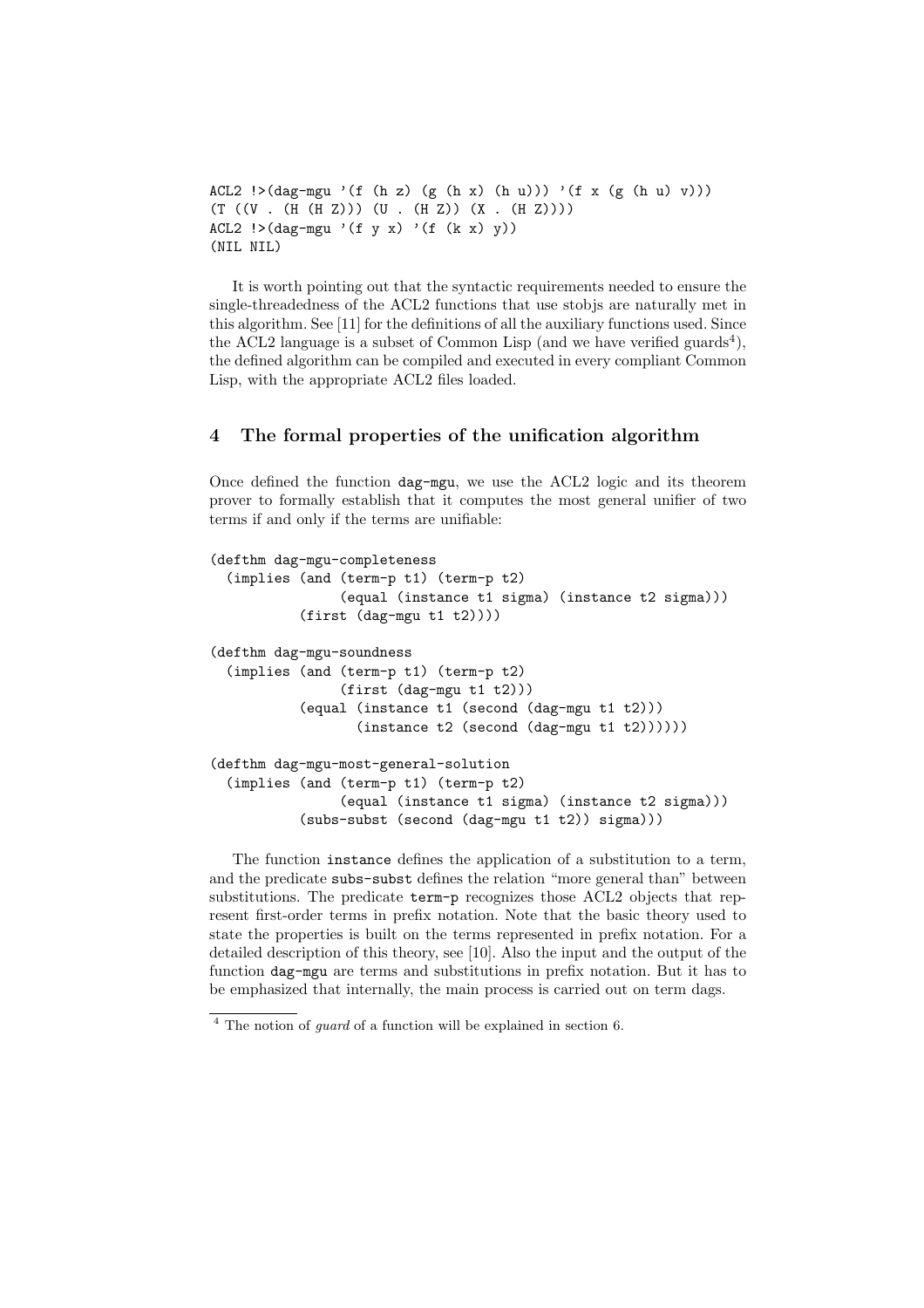The first theorem, dag-mgu-completeness, establishes that the algorithm returns  $t$  (as its first value) if the input terms are unifiable<sup>5</sup>. The theorem dag--mgu-soundness establishes that in that case it returns (as its second value) a unifier of both terms. Finally, the theorem dag-mgu-most-general-solution establishes that the returned substitution is more general than any other unifier of both terms. These three proved theorems constitute a formal proof of the correctness of the algorithm.

# 5 Comments about the proof

In this section, we give an overview of the proof process. To emphasize the "compositional reasoning" methodology followed, we have structured it in subsections. First we begin with the subsections describing properties of the algorithm at a more abstract level. These abstract properties can be gradually concretized to finally obtain the theorems shown in the previous section.

### 5.1 Reasoning about the reduction  $\Rightarrow_u$

One step of transformation of  $\Rightarrow_u$  is determined by the rule applied and the equation selected. To formalize this intuitive idea in ACL2, we define  $\Rightarrow_u$  by means of operators. In this context, an operator is a dotted pair of the form (name. i) where name is one of the rule names in figure 1 and i is a natural number, corresponding to the  $i$ -th equation of the system. Thus, the transformation  $\Rightarrow_u$  can be seen as applying one operator to a unification problem. This operator can be applied whenever the conditions of the particular rule applied are met. For example, the operator (eliminate . 3) can be applied to a unification problem if its third equation is of the form  $x \approx t$  and x does not occur in t. The following two functions formalize this idea in ACL2:

- (unif-legal-pr upl op), checking the conditions needed to apply a given operator op to a unification problem upl (in prefix notation).
- (unif-reduce-one-step-pr upl op), returning the transformed unification problem (in prefix notation) after applying op to upl.

With this operator-based representation we proved in ACL2 the main properties of  $\Rightarrow_u$ . That is: a) the set of solutions of a unification problem is preserved in each step, b) if the second system of a unification problem is in solved form, then the transformed unification problem has its second system in solved form, and c) the transformation relation is terminating. These properties are more naturally proved with terms represented in prefix form, and this allows us to reuse part of the theory developed in [10] for the verification of the applicative unification algorithm.

 $5$  Note that the variable sigma, although implicitly universally quantified, can be seen as existentially quantified, since it only appears in the hypothesis of the theorem.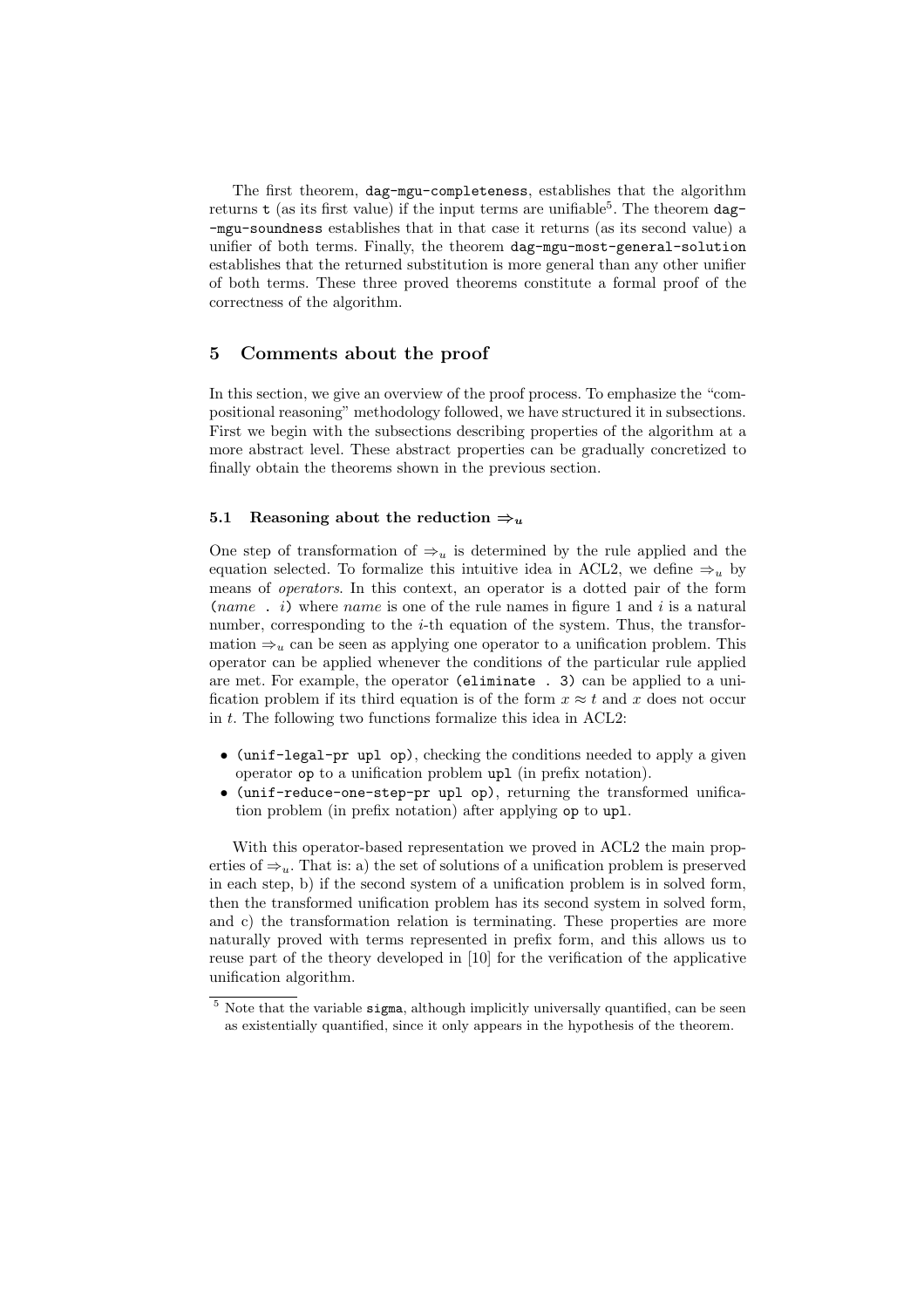Having proved the main properties of one-step transformations, we can easily extend these properties to finite sequences of transformations. In particular we prove that if  $\{t_1 \approx t_2\}$ ;  $\emptyset \stackrel{*}{\Rightarrow}_u \emptyset$ ;  $\sigma$ , then  $\sigma$  is a mgu of  $t_1$  and  $t_2$ , and if  $\{t_1 \approx t_2\}$  $\{t_1\}$ ;  $\emptyset \stackrel{*}{\Rightarrow} u \perp$ , then  $t_1$  and  $t_2$  are not unifiable. Note that in our formalization, a sequence of transformation can be identified with a list of (legal) operators.

It is remarkable that these results do not deal with control or data structures issues: to prove the correctness of a concrete unification algorithm, it suffices to show that the actions of the algorithm can be simulated by a finite sequence of transformations w.r.t.  $\Rightarrow_u$ . That is the main advantage of rule-based specifications: they allow to prove the essential properties of the procedure without the burden of technical implementation issues.

#### 5.2 Dags and well-formedness conditions

In order to translate the main properties of  $\Rightarrow_u$  to our implemented algorithm, we have to relate the information stored in the terms-dag stobj with the terms in prefix notation it may represent. In general, not every possible contents of the dag array represent first-order terms. The main reason is that the graph could contain cycles, and in that case, no first-order term is represented by the cells of the array.

This means that we have to define predicates to recognize the properties needed to ensure that the array contents represent a first-order term; the main of those properties is acyclicness, ensuring that the graph stored in the dag array is actually a dag. Some other well-formedness properties are also needed (for instance the sharing of variables).

Another important reason why these well-formedness conditions are needed has to do with the restrictions imposed by the ACL2 logic in its principle of definition: new function definitions are admitted as axioms in the logic only if there exists a measure in which the arguments of each recursive call decrease with respect to a well-founded relation, ensuring in this way that the function terminates on all inputs (and consequently no inconsistencies are introduced by new function definitions). For example, a function implementing "occur-check" (looking for the occurrence of a given variable in a term) may not terminate if the graph stored in the array contains cycles. The same happens with dereferencing or even with the function that iteratively applies dag-transform-mm-st. Thus, these functions require an explicit check to verify that the stobj does indeed represent an acyclic graph, ensuring their termination. We will comment more about this point in section 6.

For these reasons, we have developed a library of results about directed acyclic graphs. For example, this library contains the definition of the function dag-p; this function checks that a given graph (stored following the conventions described in section 3) does not contain cycles. It is implemented as a standard depth-first search algorithm, looking for cycles in the graph. The following theorems establish that a graph g verifies the dag-p condition if and only if does not contain cycles: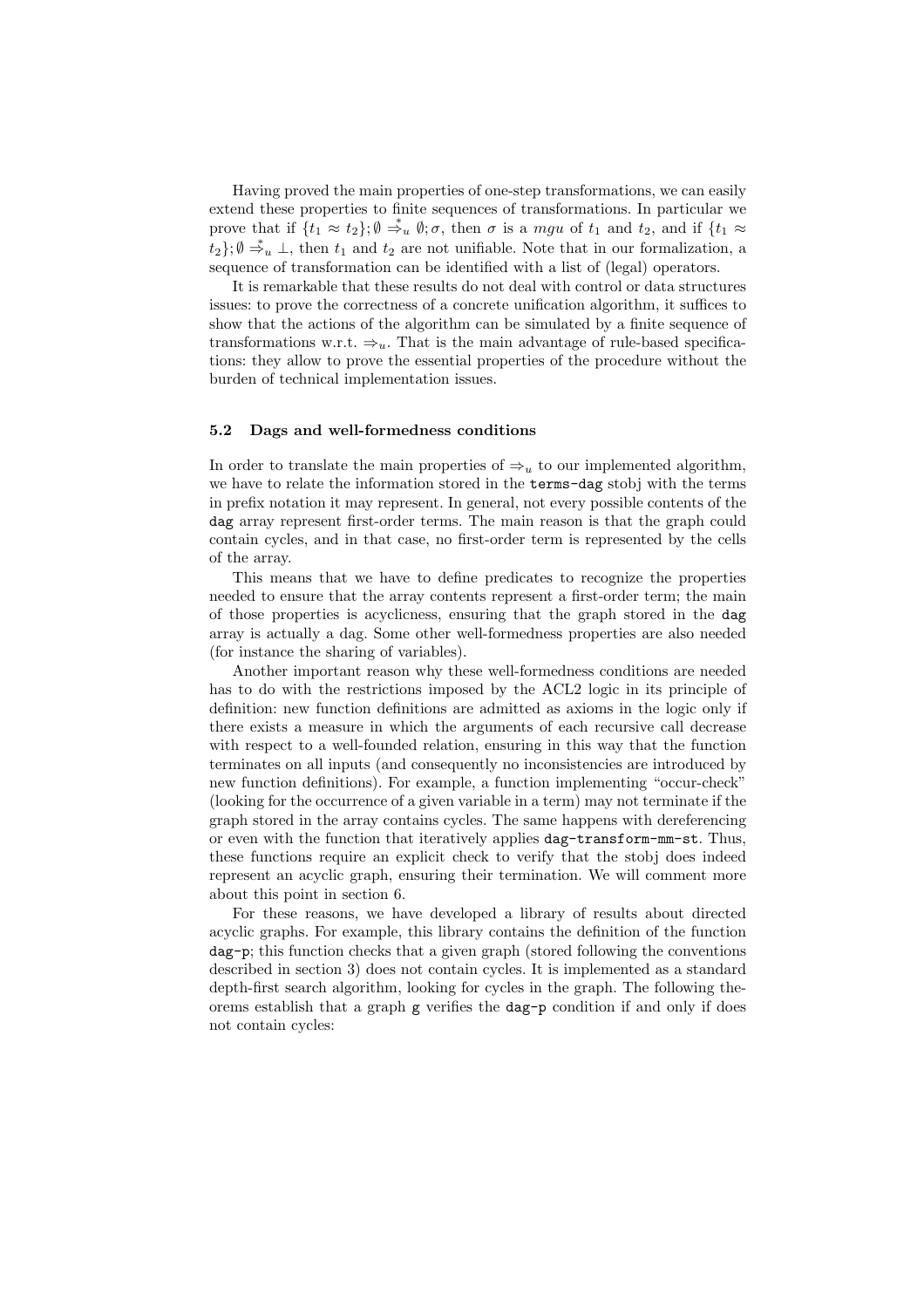```
(defthm dag-p-soundeness
  (implies (not (dag-p g))
           (cycle-p (one-cyclic-path g) g)))
(defthm dag-p-completeness
  (implies (cycle-p p g)
           (not (dag-p g))))
```
Some other general definitions and results about dags are part of this library. See [11] for details. Having dag-p as its main auxiliary function, we can define a function checking the well-formedness conditions of a unification problem given in dag form: (well-formed-upl dag-upl) is true if and only if dag-upl is a three-element list such that its first element is an indices system, the second is an indices substitution and the third is an acyclic term graph with shared variables. In the following, by well-formed dag unification problem we mean an ACL2 object that satisfies well-formed-upl. Every well-formed dag unification problem has a unification problem in prefix notation associated.

One technical issue is worth pointing out. The main advantage in the reasoning about stobjs is that from the logical point of view, an array field of a stobj is like a list whose elements are the contents of the array<sup>6</sup>. For this, we can reason about dags as if the graph were a list, instead of an array field of a stobj. For example, the function dag-p above is defined on lists. In addition to simplifying the formulation of the theorems, this allows to define some properties about graphs following the usual "car-cdr" recursion style. This style would not be allowed if the definition were on the stobj, due to the syntactic restrictions imposed by ACL2 on stobjs. Of course, those functions that are going to be executed have to be defined on the stobj; but we define a "list version" for reasoning and then translate the main properties proved to the "stobj version" (for example, we define a function dag-p-st on the terms-dag stobj, logically equivalent to dag-p).

## 5.3 Compositional reasoning

Since our implemented algorithm acts on terms represented as dags, we must now define in ACL2 the behavior of the relation  $\Rightarrow_u$  acting on well-formed dag unification problems. As in subsection 5.1, we adopt an operator based approach. That is, we define the following two functions:

• (unif-legal-d dag-upl op), checking the conditions needed to apply a given operator op to a dag unification problem dag-upl. These conditions are similar, for each rule, to the conditions checked by the function dag- -transform-mm-st (figure 2) before applying a transformation.

<sup>6</sup> For example, the accessors and updaters are logically equivalent to the list functions nth and update-nth which, respectively, access and update the contents of a list.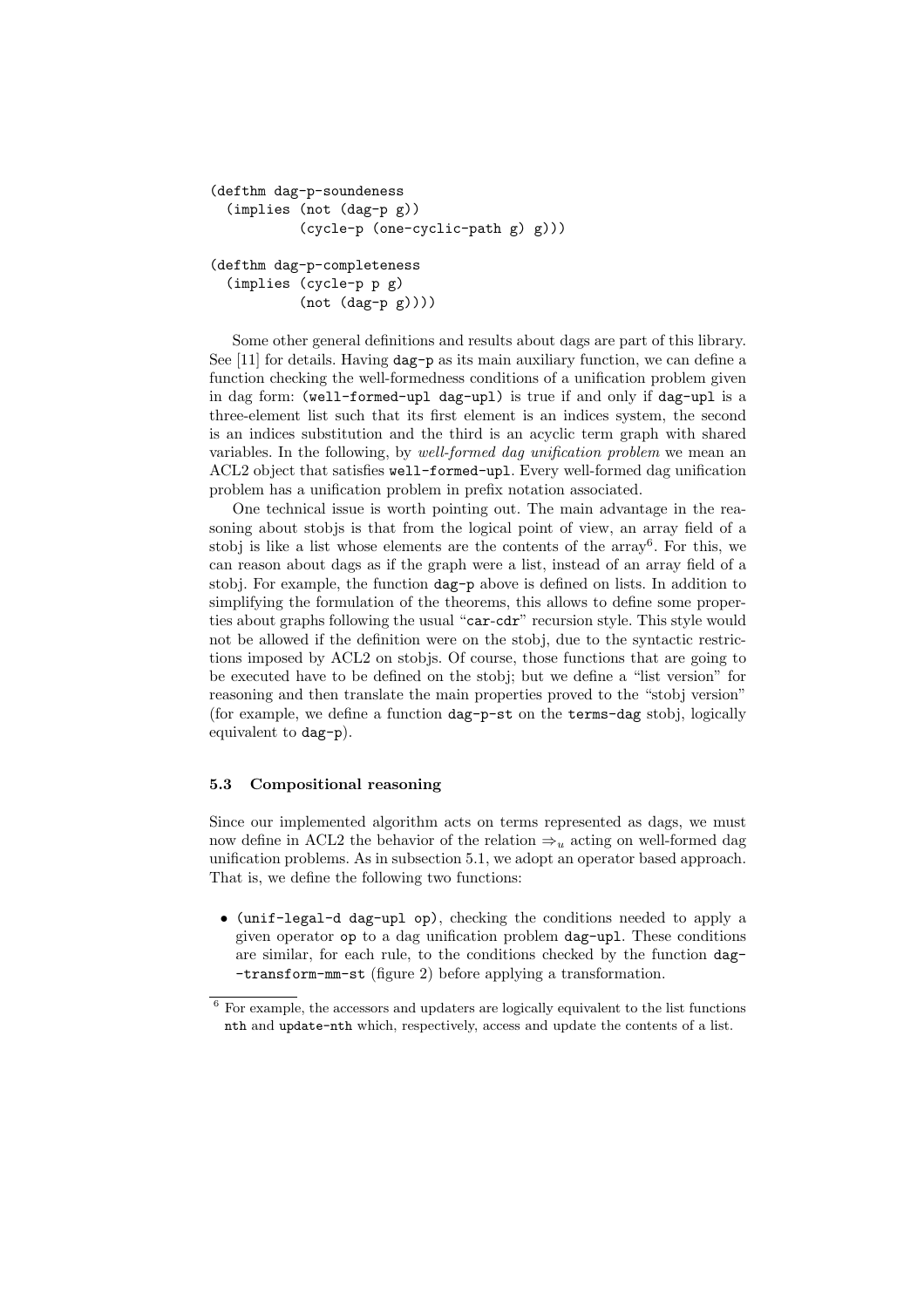• (unif-reduce-one-step-d dag-upl op), returning the transformed dag unification problem obtained after applying op to dag-upl. These transformations are similar, for each rule, to the transformations performed by the function dag-transform-mm-st.

Instead of proving the properties of these transformations reasoning directly with the definitions of the above functions (which can be difficult due to the more sophisticated data structures used), we can translate the properties proved for the transformations on the prefix representation, using compositional reasoning. More precisely, denoting as  $UPL_p$  the set of unification problems represented in prefix form, and as  $UPL_d$  the set of well-formed dag unification problems, the key point is to prove that the following diagram commutes:

$$
UPL_p \stackrel{\Rightarrow u,p}{\longrightarrow} UPL_p
$$
  

$$
dp \uparrow \qquad dp \uparrow
$$
  

$$
UPL_d \stackrel{\Rightarrow u,d}{\longrightarrow} UPL_d
$$

Here  $dp$  is a function such that given a well-formed dag unification problem, it returns the corresponding unification problem in prefix form;  $\Rightarrow_{u,p}$  and  $\Rightarrow_{u,d}$  denote, respectively, the relation  $\Rightarrow_u$  defined on the prefix representation and on the dag representation. The commutativity of the above diagram is formally established in ACL2 by the following theorem (the function upl-as-pair-of-systems plays the role of the function  $dp$  in the diagram):

```
(defthm conmutativity-of-diagram-prefix-dag
  (implies (and (well-formed-upl dag-upl)
                (unif-legal-d dag-upl op))
     (and (well-formed-upl (unif-reduce-one-step-d dag-upl op))
          (unif-legal-pr (upl-as-pair-of-systems dag-upl) op)
          (equal (upl-as-pair-of-systems
                      (unif-reduce-one-step-d dag-upl op))
                 (unif-reduce-one-step-pr
                      (upl-as-pair-of-systems dag-upl) op)))))
```
This theorem establishes that:

- The well-formedness property of dag unification problems is preserved by the transformation rules.
- If the conditions needed to apply a rule to a well-formed dag unification problem are met, then the conditions required to apply the same rule to the corresponding unification problem in prefix form are also met.
- In that case, the transformed unification problem obtained applying the rule to the prefix representation is the same as the unification problem in prefix form corresponding to the dag unification problem obtained applying the same rule to the dag representation.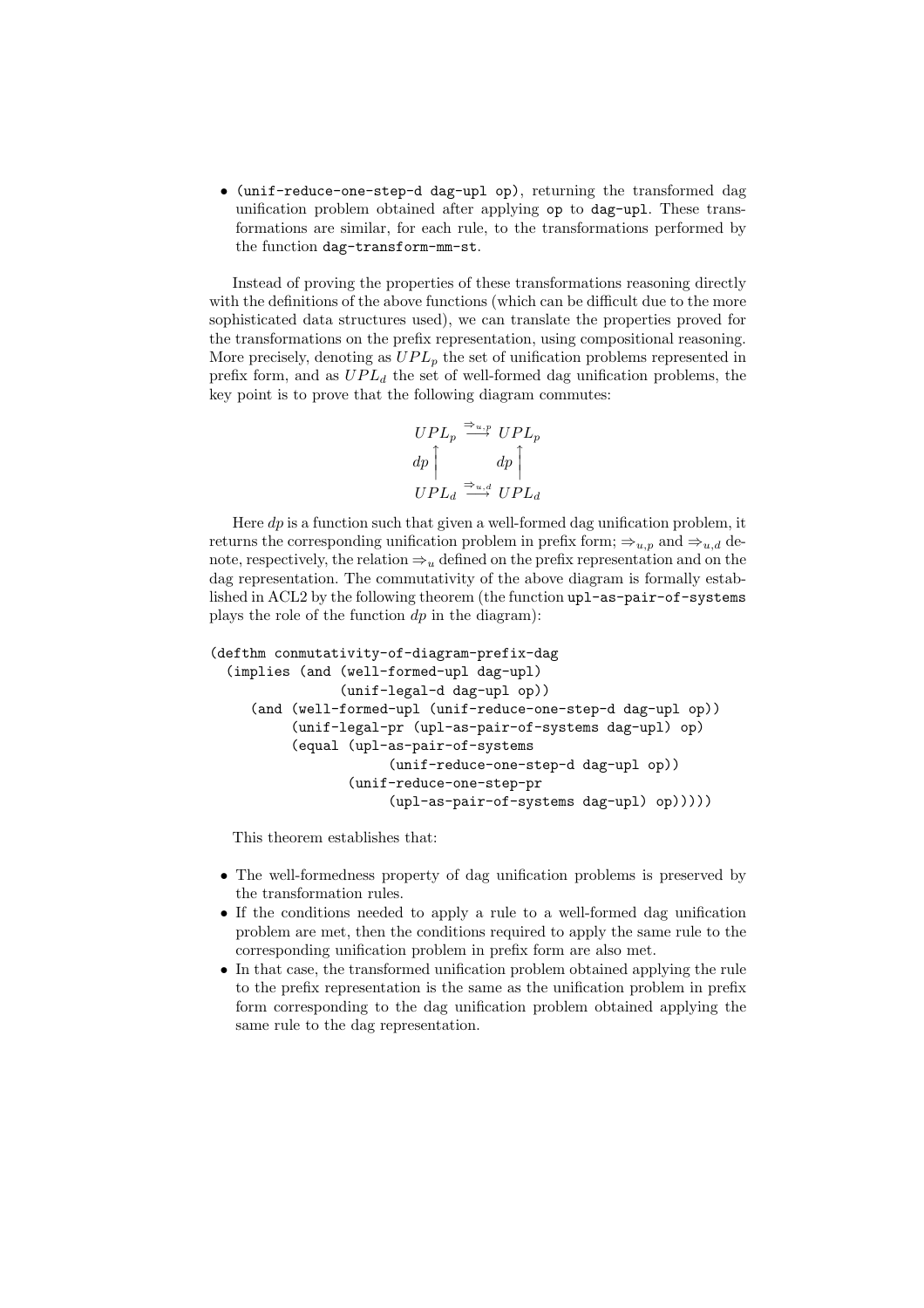These properties allow us to easily translate the main properties described in subsection 5.1 to this more efficient data structure. In particular, it can be proved that we can obtain a most general unifier of two terms by exhaustively applying the rules of transformation on its dag representation.

## 5.4 Final steps

Now that we have all the main pieces needed for the verification of the algorithm, we proceed as follows:

- First, we define a function that, given two terms in prefix form, returns the corresponding dag unification problem. We must prove that this dag unification problem is well-formed. This result turned out to be one of the hardest part of all the verification process.
- Second, we show that the transformations performed by our unification algorithm can be simulated by a sequence of transformations of  $\Rightarrow_{u,d}$ . That is, we deal with the specific control (or selection strategy) of the algorithm. In our case, we always select the first equation, but any other strategy could work. In terms of operators, this means that we have to explicitly give a sequence of operators that, iteratively applied to the initial dag unification problem, obtains the same final dag unification problem as the implemented algorithm. Note that even though operators are used for defining the transformation relation, these are an intermediate concept used for reasoning, but not used by the unification algorithm.
- Finally, since the above properties are established for the "dag-list version" of the algorithm, we translate the properties to the executable "dag-stobj version", finally proving the formal properties presented in section 4.

#### 5.5 Quantifying the proof effort

The ACL2 theorem prover supports mechanized reasoning in the ACL2 logic, being particularly well-suited for obtaining automated proofs based on induction and simplification. The prover is automatic in the sense that once defthm is invoked, the user can no longer interact with the system. However, in a deeper sense, the system is interactive: usually, when proving non-trivial theorems, the user has to guide the prover by adding lemmas and definitions (used in subsequent proofs as rewrite rules during the simplification process), or giving some hints to the **defthm** command, such as the scheme for a induction proof.

A typical ACL2 proof effort consists of formalizing the problem in the logic and helping the prover to find a preconceived proof by means of a suitable set of rewrite rules. These rules can be found by inspecting the failed proofs: when the proof attempt deviates from the expected proof, usually a lemma is needed to deal with that part of the proof by simplification. This methodology produces a collection of lemmas (and definitions) leading the prover to the proof of the main result. Some of these lemmas are interesting by themselves and can be reused later in other parts of the development. This way of interacting with the system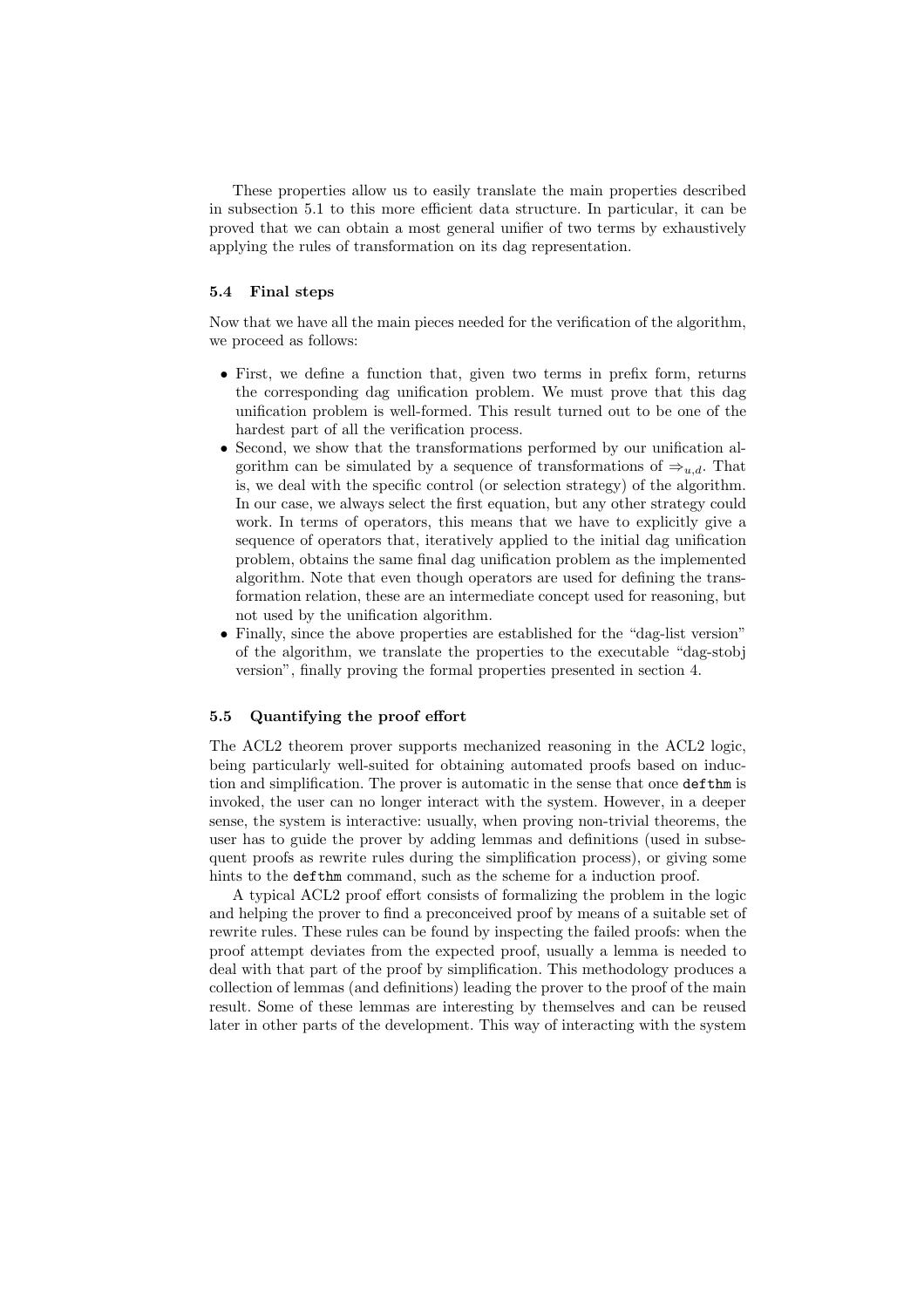is called "The Method" by the authors of the system and it is explained in detail in [5]. We followed "The Method" in this case study.

The table below shows some quantitative information about the proof effort, the number of definitions and theorems needed during the different stages of the verification process (we have not included in the table data of the basic theory about first-order terms):

| Phase                                            | Definitions Theorems |     |
|--------------------------------------------------|----------------------|-----|
| Properties on the prefix representation          | 24                   | 81  |
| Acyclic graphs                                   | 37                   | 95  |
| Diagram commutativity                            | 39                   | 66  |
| Storing the initial terms in the graph           | 34                   | 208 |
| $ Properties\ of\ the\ implemented\ algorithm  $ | 43                   | 76  |
| Total                                            |                      | 703 |

These numbers may give an idea of the complexity of the formalized theories and the degree of automation of the proofs obtained. We should say that most of the lemmas needed during the first phase were already proved in [10]. It is also remarkable (and somewhat surprising) the number of theorems needed to prove the properties of a function that stores the initial terms as directed acyclic graphs.

# 6 Execution of the algorithm

As we have already said, ACL2 is a logic of total functions. That is, a proof of the termination of the function on all possible inputs is required for the definition to be accepted by the prover. In some cases, this means that a definition must include in its body an explicit check on their arguments, ensuring its termination. This check may seriously affect the execution performance of the function. Until the current ACL2 version 2.7, this was a weakness of the system that appeared when dealing with functions that only terminate on their intended domain, but not for every possible input. In the next ACL2 release, the new mbe feature (which stands for "must be equal") overcomes that weakness: it allows to assign to a function an alternate "executable body" to that provided for the logic.

We use mbe in this work, avoiding (for execution) the expensive well-formedness checks that are needed in the logical definitions of some of the functions of the dag unification algorithm. We explain this with an example. The following is the definition of the function dag-solve-upl-st, which iteratively applies steps of transformation to a given unification problem, until either there are no equations to be solved or unsolvability is detected:

```
(defun dag-solve-upl-st (S U bool terms-dag)
  (declare
   (xargs :stobjs terms-dag
          :guard (well-formed-upl-st S U terms-dag)
```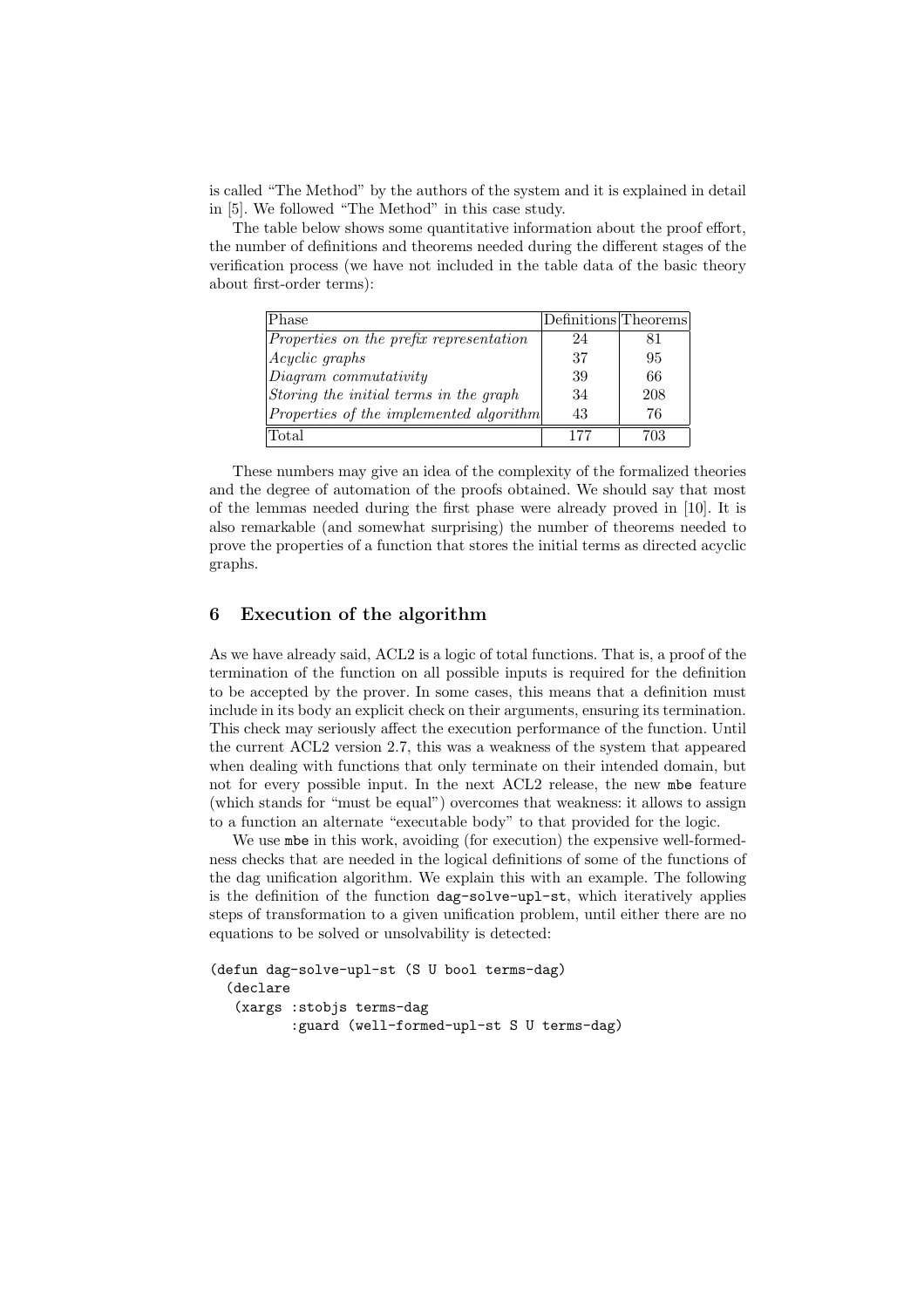```
...)
(MBE
:logic
(if (well-formed-upl-st S U terms-dag)
     (if (or (not bool) (endp S))
         (mv S U bool terms-dag)
       (mv-let (S1 U1 bool1 terms-dag)
               (dag-transform-mm-st S U terms-dag)
               (dag-solve-upl-st S1 U1 bool1 terms-dag)))
   (mv nil nil nil terms-dag))
:exec
(if (or (not bool) (endp S))
     (mv S U bool terms-dag)
   (mv-let (S1 U1 bool1 terms-dag)
           (dag-transform-mm-st S U terms-dag)
           (dag-solve-upl-st S1 U1 bool1 terms-dag)))))
```
This defun defines the function in the logic using the body given by the :logic key argument, but when the function is evaluated on arguments of its intended domain (this intended domain is given by the :guard key) then the body given by the :exec key argument is used. The logical body needs an explicit check performed by the function  $well-formed-upl-st^7$ , in order to ensure its termination (which it is not trivial to prove). This condition is expensive, since acyclicness is checked; moreover, if we use this logic body for execution, this expensive check would be evaluated in every recursive call, making execution of the function impractical.

From the logical point of view (mbe :logic logicbody :exec exectody) is equal to logicbody, so execbody is ignored for reasoning. But when the function is evaluated on its intended domain, the underlying Common Lisp uses the (hopefully) more efficient *execbody*. The "intended domain" is specified in ACL2 by its guard, and the proof obligations generated by the guard verification mechanism ensure the soundness of using the executable body instead of the logic body.

Guards in ACL2 are used to specify the intended domain of a function. Although this specification is actually ignored by the logic, the guard verification mechanism allows to evaluate the function directly in Common Lisp. If the guards of a function are verified, then it is ensured that when the function is evaluated on arguments satisfying its guard, then all subsequent function calls during that evaluation will be on arguments satisfying the guard of the called function. The proof obligations generated by the guard verification mechanism ensure this property. Since the primitive Common Lisp functions of ACL2 has guards consistent with the Common Lisp specification, an ACL2 function with its guards verified is Common Lisp compliant and can be evaluated, on arguments satisfying its guard, directly in the underlying Common Lisp.

<sup>7</sup> This function is the "dag-stobj version" of the function well-formed-upl described in subsection 5.2.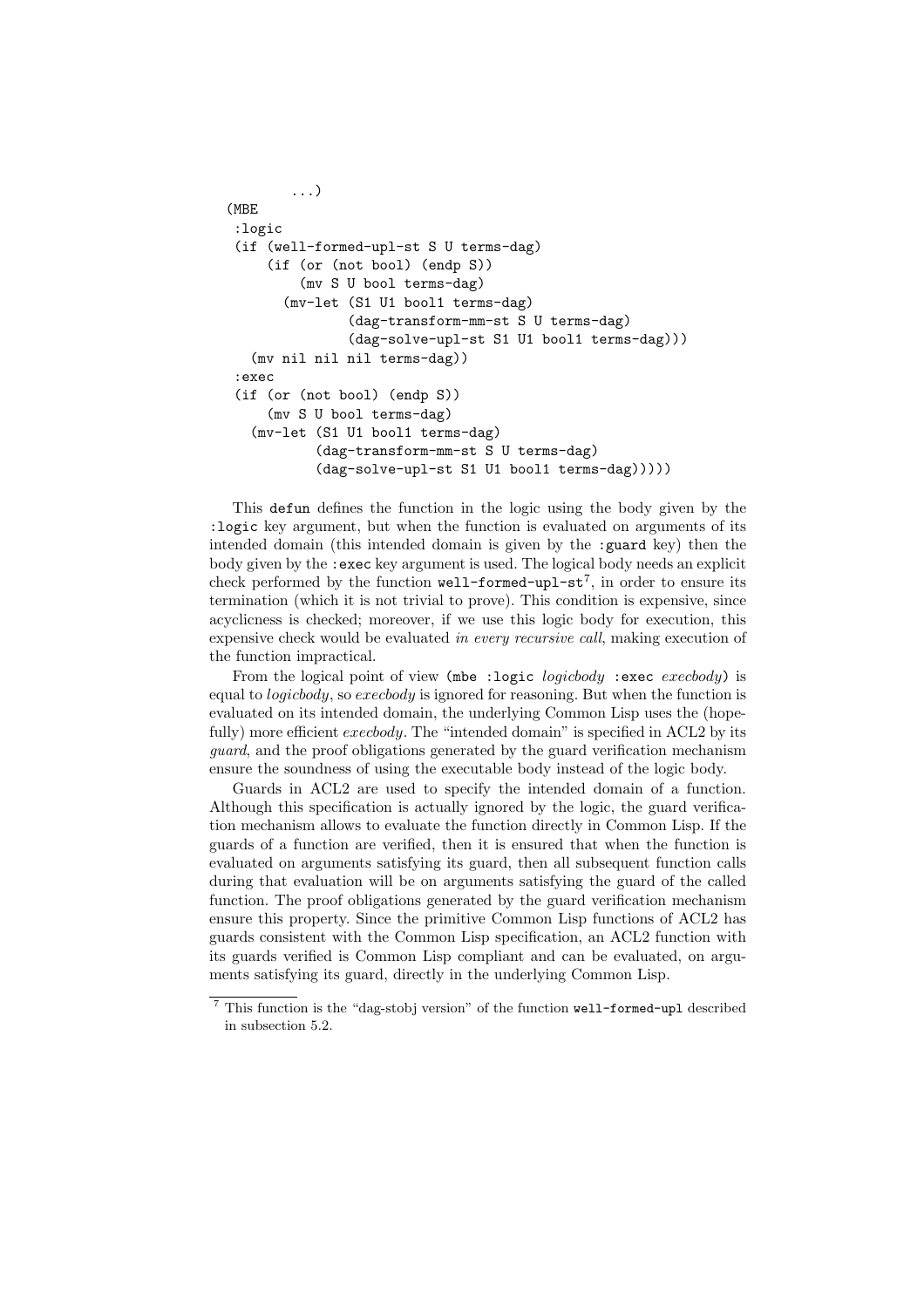The guard of the function mbe specifies that its two arguments are equal. Thus, when a function that uses mbe has its guard verified, then it is sound to use the executable body for execution, whenever the input arguments are in the intended domain specified by the guard.

In addition to the above function, some of the auxiliary functions used by the implemented algorithm dag-mgu are defined in a similar way, using mbe (for example, occur checking or dereferencing). Since we have verified the guards of dag-mgu (and therefore the guards of all the functions used by the algorithm), all the expensive well-formedness checks are ignored when calling the function dag-mgu on two ACL2 objects representing terms in prefix form (the guard of dag-mgu). Note that the guard of the main top level function is very simple, and since guards are verified, it is not needed to evaluate the more expensive guards of its auxiliary functions in subsequent calls.

We have tested the verified unification algorithm using the parameterized unification problem  $U_n$  (presented in section 2). We compare its performance with the applicative algorithm defined in [10]. The problem  $U_n$  is particularly well suited for the dag unification algorithm, since it is already in dag solved *form*. For that reason we also test the algorithm on the problem  $U_n^{-1}$ , where the equations of  $U_n$  are processed in reverse order. The following table summarizes the results obtained<sup>8</sup>:

|                  |    | Pref. $U_n$                                      |            |     |    |        |    |    | Dag $U_n$   Pref. $U_n^{-1}$   Dag $U_n^{-1}$   Quadratic $U_n^{-1}$ |              |  |
|------------------|----|--------------------------------------------------|------------|-----|----|--------|----|----|----------------------------------------------------------------------|--------------|--|
| $\boldsymbol{n}$ |    | Time Space Time Space Time Space Time Space Time |            |     |    |        |    |    |                                                                      | <b>Space</b> |  |
| 20               | 19 | 376839                                           | $\epsilon$ | 3   |    | 49160  |    | 10 | $\epsilon$                                                           | 20           |  |
| 22               | 78 | 1638409                                          | $\epsilon$ | 4   | 21 | 196654 | 18 |    | $\epsilon$                                                           | 22           |  |
| 24               |    |                                                  | $\epsilon$ | 5   | 90 | 786444 | 72 | 12 |                                                                      | 26           |  |
| 1000             |    |                                                  | 0.2        | 151 |    |        |    |    | 15                                                                   | 195          |  |
| 5000             |    |                                                  | 2          | 781 |    |        |    |    | 61                                                                   | 945          |  |

It can be observed that the space complexity is much better in the dag implementation than in the applicative implementation in all cases. The time performance it is also much better with  $U_n$ , and about 25% faster with  $U_n^{-1}$ . Note that the definition of the algorithm using mbe is essential for obtaining this time performance, since, as we have said, the logical definition of the algorithm is impractical for execution.

The column labeled Dag  $U_n^{-1}$  reveals that the implemented algorithm has still exponential time complexity. The problem is that some operations, like the occur check, may traverse terms exponential in size. Nevertheless, the implemented algorithm is the most often used in practice, since that exponential behavior is not usual. Anyway, we have implemented a quadratic version of the dag unification algorithm, introducing a few technical modifications to the verified algorithm. We also include in the table the tests for this improved version, which it is much

 $\overline{\text{8}$  Tested on an AMD<sup>C</sup> 2200XP processor, with 512Mb RAM. The data are obtained with the function time of Clisp. The dash denotes that either an output is not obtained in reasonable time, or that a stack overflow occurs.  $\epsilon$  stands for a quantity less than 0.01. Numbers bigger than 1 are rounded to the nearest integer.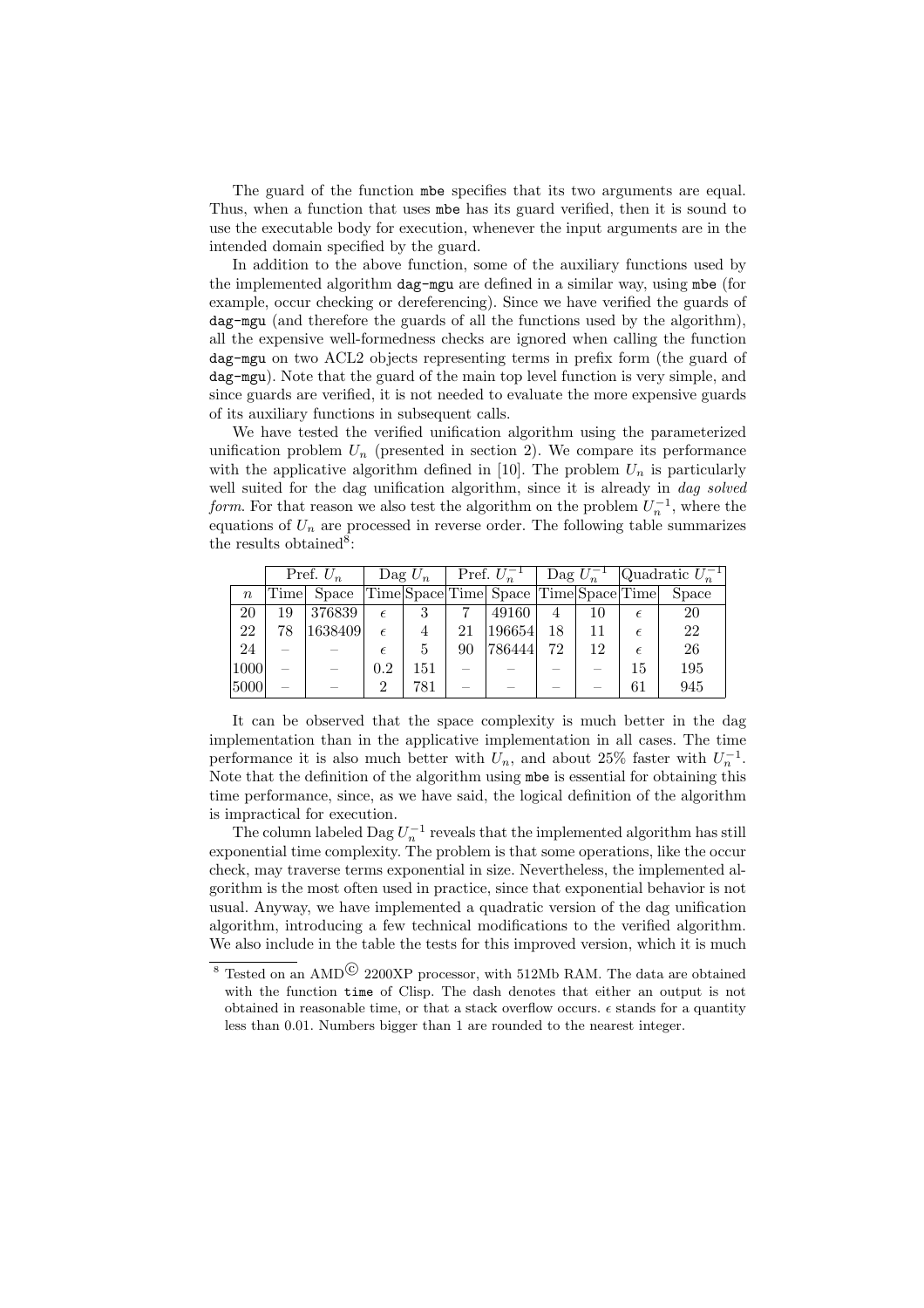faster, being able to solve  $U_n^{-1}$  for  $n = 5000$ . For the moment, this quadratic implementation is not formally verified.

# 7 Conclusions

We have presented a case study in ACL2, where we verify a unification algorithm acting on term dags, implemented using ACL2 single-threaded objects. We urge the interested reader to consult the complete development in [11]. The main features of this case study are:

- The formal verification of an executable algorithm that uses efficient data structures.
- The methodology used: from a rule-based specification of the algorithm, we prove its more abstract properties. The final properties of the algorithm can be seen as an optimization process, using compositional reasoning.
- The use of the new mbe feature of ACL2, that permits to associate to a function some "executable body" that can be different from its "logical body".

The intuitive idea that algorithms employing more complex data structures or more sophisticated control structures require more effort in verification is supported by the table of subsection 5.5. These data contrast with the effort needed in the verification of the same algorithm using a prefix representation of terms [10]. In that work, we needed 19 definitions and 129 theorems, and in this case we needed 177 definitions and 703 theorems. Anyway, this additional verification effort has resulted in the development of a number of ACL2 files that could be used in other formalizations (for example, the theory about directed acyclic graphs).

As for related works, unification algorithms have been the center of several formalizations. In particular, formal proofs of the correctness of a unification algorithm have been given in LCF [8], Coq [9] and ALF [3]. Although these works are related to ours, the logic used is quite different and, more important, their main concern is not efficiency or the data structures used.

Other related work is done by Mehta and Nipkow [7], who have recently developed in Isabelle/HOL a general framework for reasoning about programs that use pointers. As a non-trivial case study, they present a proof of the correctness of the Schorr–Waite graph marking algorithm. This work is more general than ours, since all the reasoning about pointers that we do is especifically devoted to the results needed by the algorithm. Moreover, the logics used are different: in [7], a Hoare logic for pointer programs is embedded in Isabelle/HOL, whereas we are using the ACL2 logic for reasoning about ACL2 functions that can be directly executed in any compliant Common Lisp. Nevertheless, some of the techniques used in [7] are similar to ours: for example, what they call abstraction (mapping low level structures in the heap to higher level concepts) is similar to what we do when we first reason about the main properties of the algorithm using the prefix representation of terms (a higher level representation) and then we translate them to the algorithm that uses dags (a lower level representation).